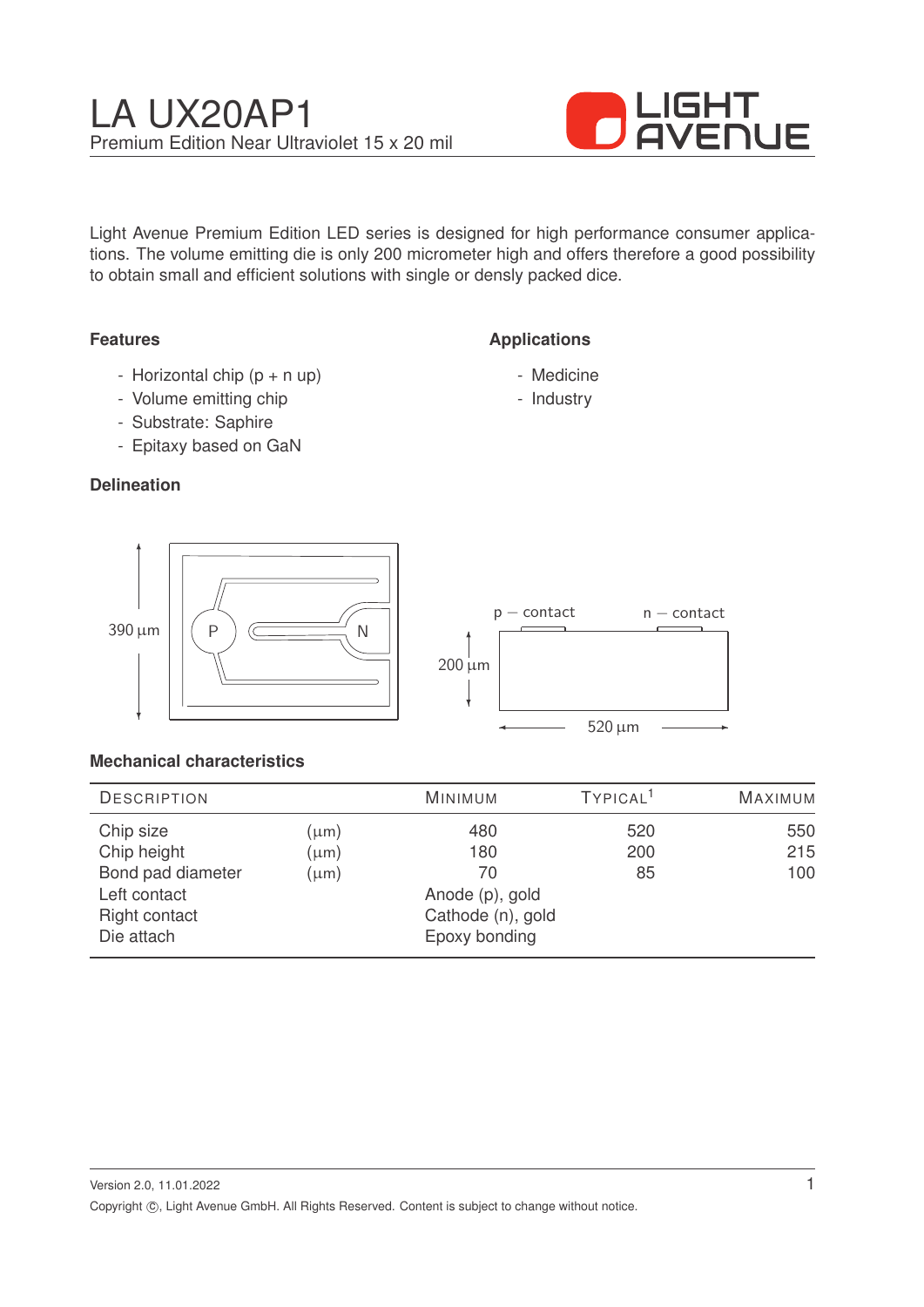

# Electro-optical characteristics ( $T_A = 25^{\circ} \text{C}$ )<sup>2</sup>

| <b>PARAMETER</b>                                                       | <b>SYMBOL</b>                                  | CONDITION                                                                                      | MIN.                   | TYP <sup>1</sup> | MAX.        | Unit     |
|------------------------------------------------------------------------|------------------------------------------------|------------------------------------------------------------------------------------------------|------------------------|------------------|-------------|----------|
| Forward voltage<br>Reverse voltage<br>Peak wavelength<br>Radiant power | $V_F$<br>$V_R$<br>$\lambda_{peak}$<br>$\Phi_e$ | $I_F = 120 \text{ mA}$<br>$I_R = 10 \mu A$<br>$I_F = 120 \text{ mA}$<br>$I_F = 120 \text{ mA}$ | 3.00<br>5<br>395<br>80 | 3.40             | 3.70<br>415 | nm<br>mW |

# $\mathsf{Maximum}$  ratings  $(T_A = 25^{\circ} \mathsf{C})^3$

| PARAMETER                   | <b>SYMBOL</b> | <b>VALUE</b> | Unit         |
|-----------------------------|---------------|--------------|--------------|
| Operating temperature range | $T_{op}$      | $-30100$     |              |
| Forward current             | $I_F$         | 150          | mA           |
| Pulse current               | $_{IP}$       | 200          | mA           |
| Junction temperature        |               | 140          | $^{\circ}$ C |

# **Binning**  $(I_F = 120 \text{ mA})$

|                           |      | WAVELENGTH (NM)        |                            |            |                            |            |                            |                        |
|---------------------------|------|------------------------|----------------------------|------------|----------------------------|------------|----------------------------|------------------------|
|                           |      | 395-                   | $397.5 -$                  | 400-       | $402.5 -$                  | $405 -$    | $407.5 -$                  | $410 -$                |
|                           |      | 400                    | 402.5                      | 405        | 407.5                      | 410        | 412.5                      | 415                    |
| Radiant power (mW) $>100$ | > 80 | W <sub>26</sub>        | <b>WM26</b>                | X26        | <b>XM26</b>                | Y26        | YM26                       | Z26                    |
|                           | >125 | W27<br>W <sub>28</sub> | <b>WM27</b><br><b>WM28</b> | X27<br>X28 | <b>XM27</b><br><b>XM28</b> | Y27<br>Y28 | <b>YM27</b><br><b>YM28</b> | Z <sub>27</sub><br>Z28 |
|                           |      |                        |                            |            |                            |            |                            |                        |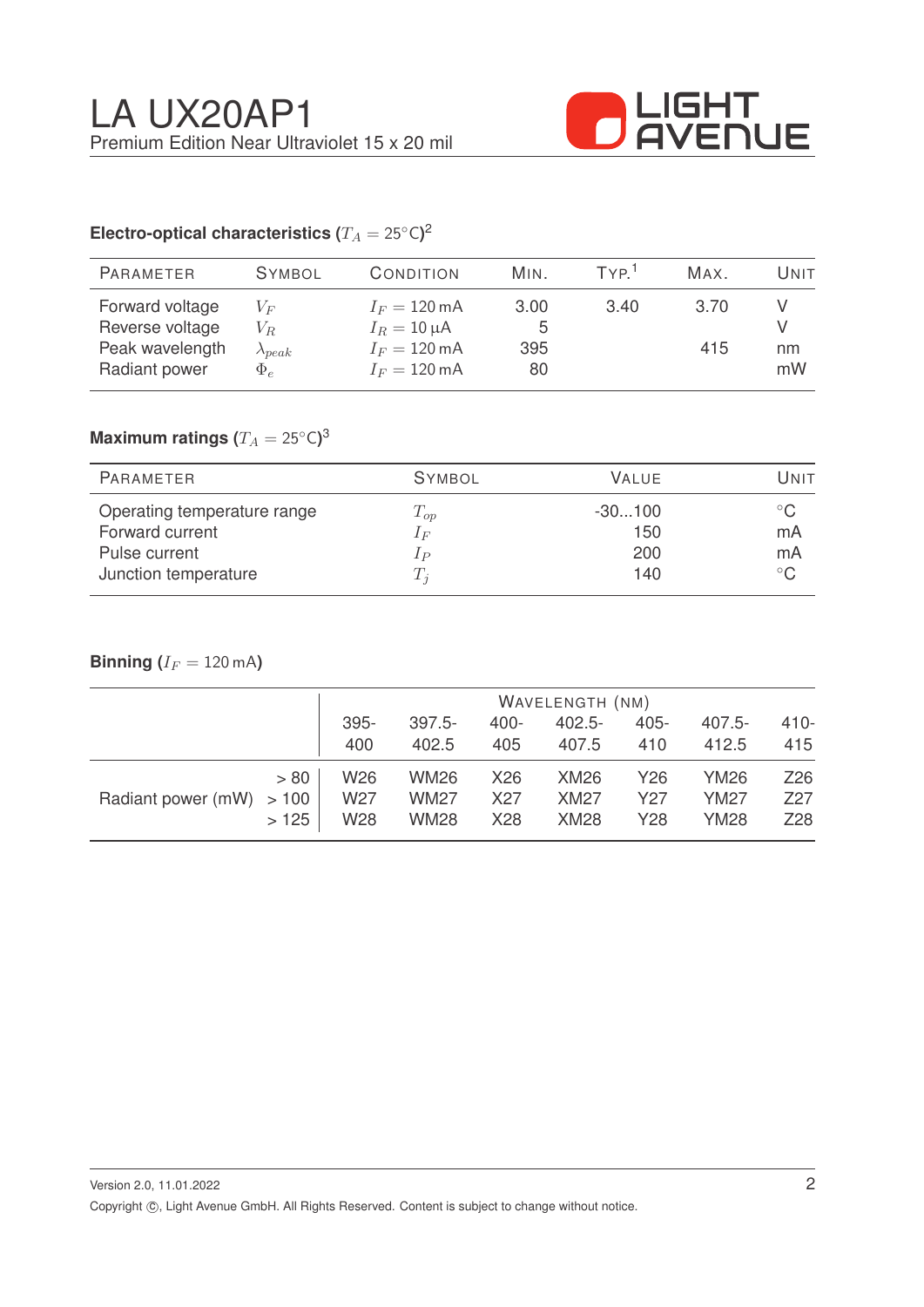

#### **Handling and Storage Conditions**

Storage time for wafers in sealed condition is not limited by the die itself, but may be limited by the adhesion of the blue foil (storage ambient conditions:  $T_a = 15...30^{\circ}$ C; relative humidity: < 60%, vertical storage). Customer has to make sure that there is no glue from the adhesive foil on the backside either by a die shear test or by visual inspection of the backside before production. The hermetically sealed shipment lot shall be opened under temperature and moisture controlled cleanroom environment only. Customers have to follow the according rules for desposition as the material can be hazardous for humans and the environment. Chips are placed on a blue foil, which may contain the following substance in a concentration of circ.18% wt: Bis (2 ethyl(hexyl)phthalate) (DEHP) [CAS #: 117-81-7; EC # 204-211-0]. Dice have to be handled ESD sensitive.

#### **Packing**

Chips are placed on a blue foil inside a 6 inch ring or alternatively on a blue foil (mylar). For shipment the wafers of a shipment lot are arranged to stacks. Please use the recycling operators familiar to you. If required you can ask for our help. Please get in touch with your nearest sales office. By agreement we will take packing material back, if sorted. Transport costs of any kind must be paid by customers. For packing material that is returned to us unsorted or which we are not obliged to accept, any costs incurred will be invoiced to you.

#### **Design Objectives**

The chip design was developed and released based on the producer's standard assembly procedures and packaging. Bond strength properties are in accordance to MIL-STD-750D, method 2037. Whether the chip fits to the customer's products with its according die and wire bond procedures and packaging must be evaluated by the customer himself. If workability problems arise after this release a mutually conducted problem solving procedure has to be set up, if the chips are suspected of contributing to the problems.The chips are produced with best effort, but on chip level a subset of the chip characteristics can be determined only. Performance of the chip in the customer's products can only be determined by the customer himself.

#### **Returns and Complaints**

For complaints and returns of material a RMA-number is necessary. Samples for analysis purposes can be send to us without credit.

#### **Shipping Conditions**

If not otherwise arranged, the "General Terms of Business of Light Avenue GmbH" apply for any shipment. If this document is not familiar to you, please request it at our nearest sales office.

Version 2.0, 11.01.2022 Copyright ©, Light Avenue GmbH. All Rights Reserved. Content is subject to change without notice.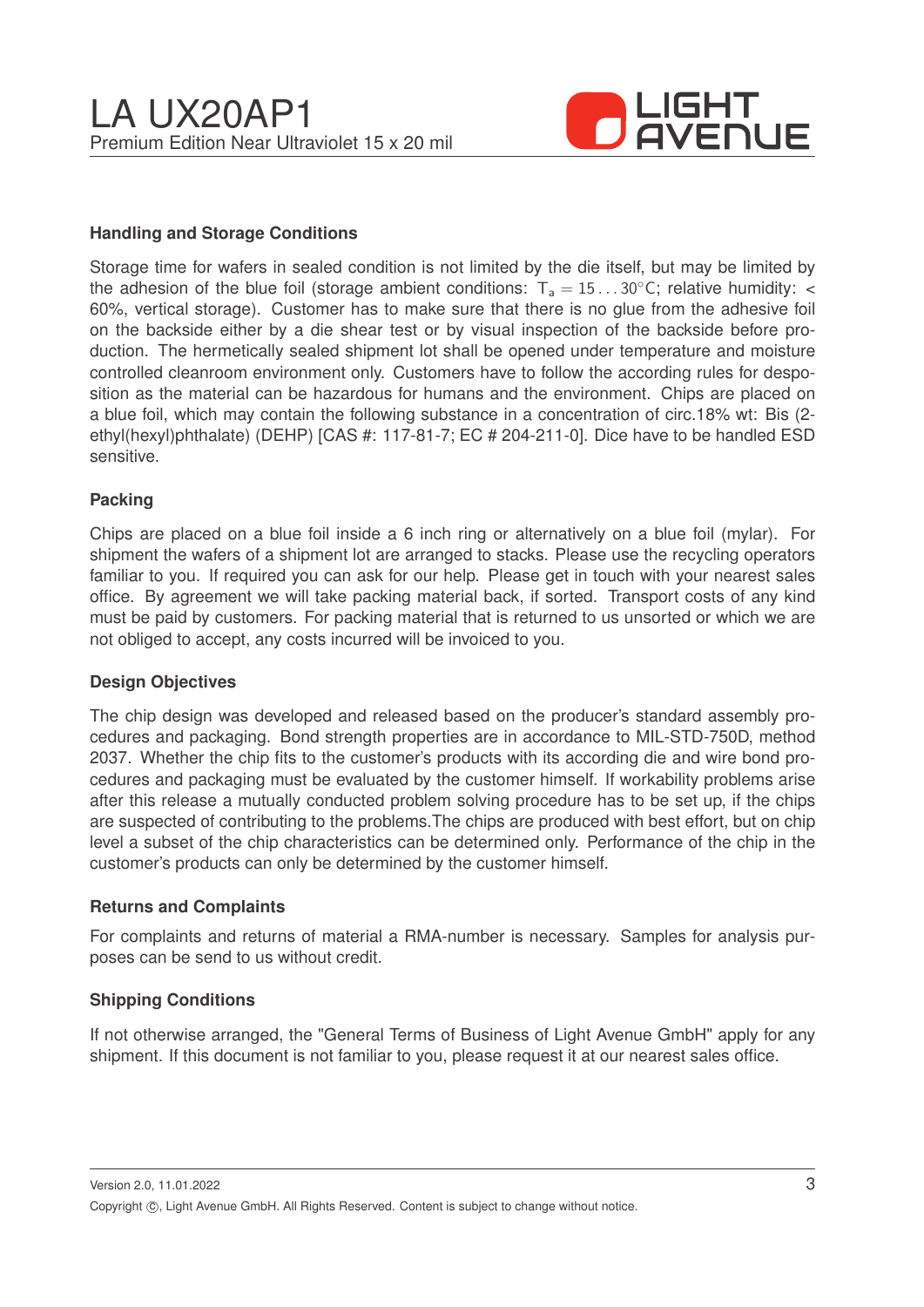

#### **Disclaimer Attention please!**

- **Components used in life-support devices or systems must be expressly authorized for such purpose!**

Critical components<sup>4</sup> may only be used in life-support devices<sup>5</sup> or systems with the express written approval by us.

- All products, product specifications and data to improve reliability, function, design or otherwise are subject to change without notice .
- Light Avenue GmbH, its affiliates, agents, and employees, and all persons acting on its or their behalf, disclaim any and all liability for any errors, inaccuracies or incompleteness contained in any datasheet or in any other disclosure relating to any product. Light Avenue makes no warranty, representation or guarantee regarding the suitability of the products for any particular purpose or the continuing production of any product. To the maximum extent permitted by applicable law, Light Avenue disclaims (i) any and all liability arising out of the application or use of any product, (ii) any and all liability, including without limitation special, consequential or incidental damages, and (iii) any and all implied warranties, including warranties of fitness for particular purpose, non-infringement and merchantability. Statements regarding the suitability of products for certain types of applications are based on Light Avenue's knowledge of typical requirements that are often placed on Light Avenue's products in generic applications. Such statements are not binding statements about the suitability of products for a particular application. It is the customer's responsibility to validate that a particular product with the properties described in the product specification is suitable for use in a particular application. Parameters provided in datasheets and/or specifications may vary in different applications and performance may vary over time. All operating parameters, including typical parameters, must be validated for each customer application by the customer's technical experts. Product specifications do not expand or otherwise modify Light Avenue's terms and conditions of business, including but not limited to the warranty expressed therein. Except as expressly indicated in writing, Light Avenue's products are not designed for use in medical, life-saving, or life-sustaining applications or for any other application in which the failure of the Light Avenue product could result in personal injury or death. Customers using or selling Light Avenue products not expressly indicated for use in such applications do so at their own risk. Please contact authorized Light Avenue personnel to obtain written terms and conditions regarding products designed for such applications. No license, express or implied, by estoppel or otherwise, to any intellectual property rights is granted by this document or by any conduct of Light Avenue. Product names and markings noted herein may be trademarks of their respective owners.
- The information describes the type of component and shall not be considered as assured characteristics. Due to technical requirements components may contain dangerous substances. For information on the types in question please contact our Sales Organization.
- Lead free product RoHS compliant.
- The quality level of the final visual inspection shall comply to an AQL of 1.0 (according to MIL-STD-105E, level II), if the customer performes an incoming visual inspection of a shipment.